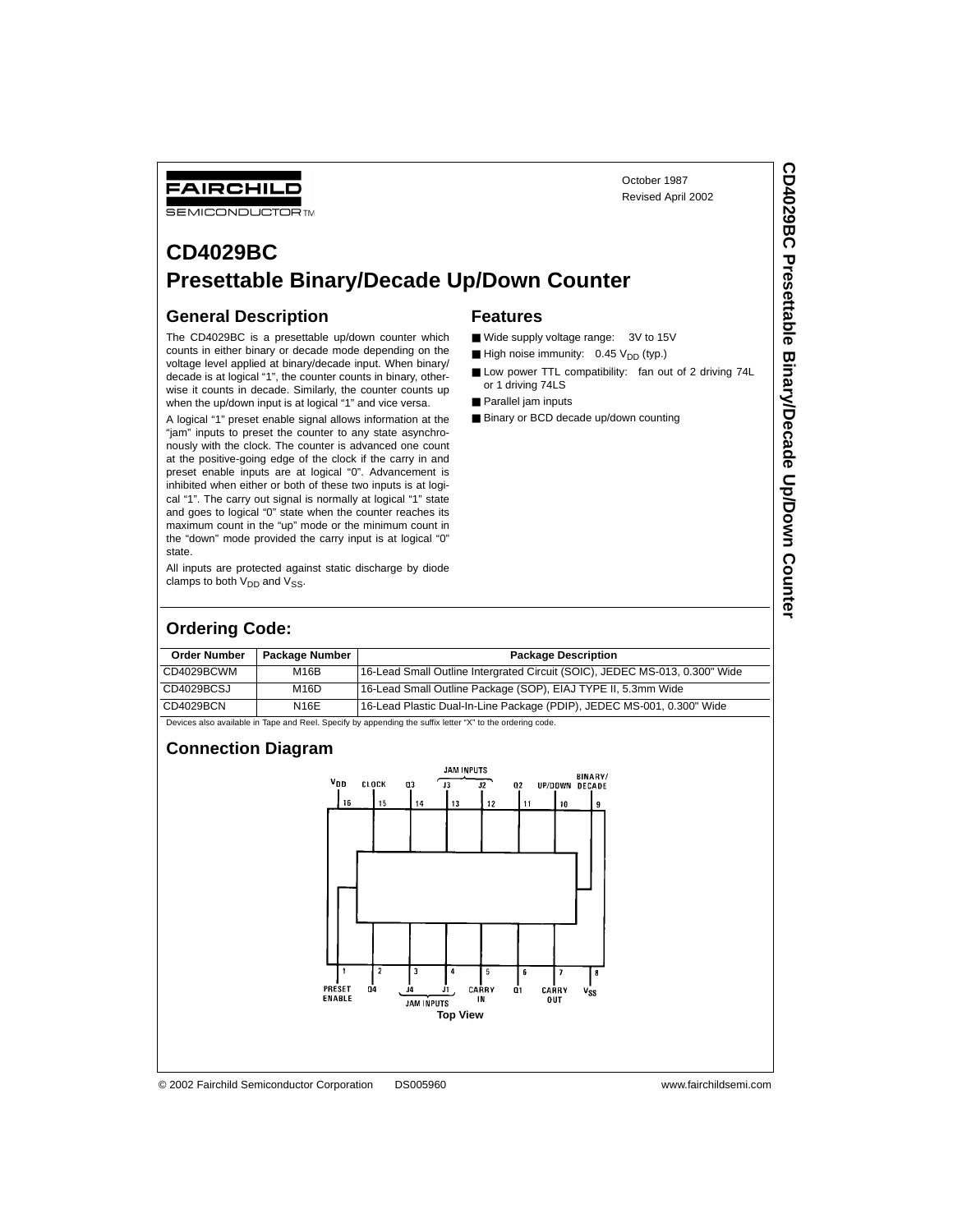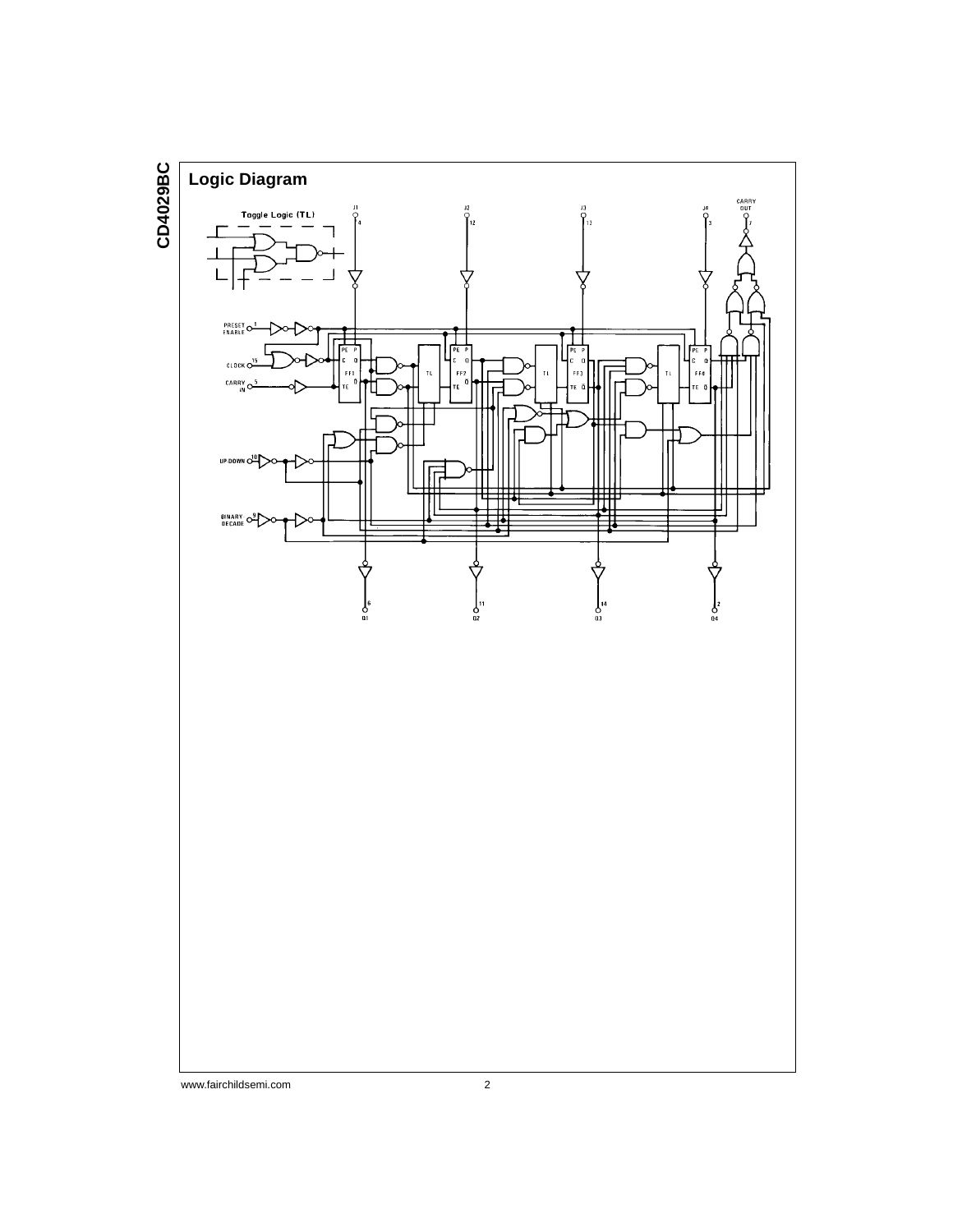### **Absolute Maximum Ratings**(Note 1)

(Note 2)

|  | <b>Recommended Operating</b> |  |
|--|------------------------------|--|
|  |                              |  |

| DC Supply Voltage (V <sub>DD</sub> ) | $-0.5V$ to +18 $V_{DC}$              |
|--------------------------------------|--------------------------------------|
| Input Voltage $(V_{IN})$             | $-0.5V$ to $V_{DD}$ + 0.5 $V_{DC}$   |
| Storage Temperature Range (Ts)       | $-65^{\circ}$ C to +150 $^{\circ}$ C |
| Power Dissipation $(P_D)$            |                                      |
| Dual-In-Line                         | 700 mW                               |
| Small Outline                        | 500 mW                               |
| Lead Temperature $(T_1)$             |                                      |
| $($ Coldoring $10$ coconde)          | ാമ∩∘∩                                |

# **Conditions** (Note 2)

**Note 2:**  $V_{SS} = 0V$  unless otherwise specified.

DC Supply Voltage  $(V_{DD})$  3V to 15  $V_{DC}$ 

Input Voltage  $(V_{\text{IN}})$  0V to  $V_{\text{DD}}$   $V_{\text{DC}}$ 

Operating Temperature Range  $(T_A)$  –55°C to +125°C

**Note 1:** "Absolute Maximum Ratings" are those values beyond which the safety of the device cannot be guaranteed. Except for "Operating Temperature Range" they are not meant to imply that the devices should be operated at

| (Soldering, 10 seconds)                | $260^{\circ}$ C |
|----------------------------------------|-----------------|
| DC Electrical Characteristics (Note 2) |                 |

| Symbol          | Parameter                | <b>Conditions</b>                            |         | $-55^{\circ}$ C | $+25^{\circ}$ C<br>$+125^{\circ}$ C |            |        | <b>Units</b> |        |        |  |
|-----------------|--------------------------|----------------------------------------------|---------|-----------------|-------------------------------------|------------|--------|--------------|--------|--------|--|
|                 |                          |                                              |         | Max             | Min                                 | Typ        | Max    | Min          | Max    |        |  |
| l <sub>DD</sub> | Quiescent Device Current | $V_{DD} = 5V$                                |         | 5               |                                     |            | 5      |              | 150    |        |  |
|                 |                          | $V_{DD} = 10V$                               |         | 10              |                                     |            | 10     |              | 300    | μA     |  |
|                 |                          | $V_{DD} = 15V$                               |         | 20              |                                     |            | 20     |              | 600    |        |  |
| $V_{OL}$        | <b>LOW Level</b>         | $\vert I_{\Omega}\vert$ < 1 $\mu$ A          |         |                 |                                     |            |        |              |        |        |  |
|                 | Output Voltage           | $V_{DD} = 5V$                                |         | 0.05            |                                     | $\Omega$   | 0.05   |              | 0.05   |        |  |
|                 |                          | $V_{DD} = 10V$                               |         | 0.05            |                                     | $\Omega$   | 0.05   |              | 0.05   | $\vee$ |  |
|                 |                          | $V_{DD} = 15V$                               |         | 0.05            |                                     | $\Omega$   | 0.05   |              | 0.05   |        |  |
| $V_{OH}$        | <b>HIGH Level</b>        | $ I_{\Omega}  < 1 \mu A$                     |         |                 |                                     |            |        |              |        |        |  |
|                 | Output Voltage           | $V_{DD} = 5V$                                | 4.95    |                 | 4.95                                | 5          |        | 4.95         |        |        |  |
|                 |                          | $V_{DD} = 10V$                               | 9.95    |                 | 9.95                                | 10         |        | 9.95         |        | $\vee$ |  |
|                 |                          | $V_{DD} = 15V$                               | 14.95   |                 | 14.95                               | 15         |        | 14.95        |        |        |  |
| $V_{\parallel}$ | <b>LOW Level</b>         | $V_{DD} = 5V$ , $V_{O} = 0.5V$ or 4.5V       |         | 1.5             |                                     |            | 1.5    |              | 1.5    |        |  |
|                 | Input Voltage            | $V_{DD} = 10V$ , $V_{\Omega} = 1V$ or 9V     |         | 3.0             |                                     |            | 3.0    |              | 3.0    | $\vee$ |  |
|                 |                          | $V_{DD}$ = 15V, $V_{\Omega}$ = 1.5V or 13.5V |         | 4.0             |                                     |            | 4.0    |              | 4.0    |        |  |
| $V_{\text{IH}}$ | <b>HIGH Level</b>        | $V_{DD} = 5V$ , $V_{\Omega} = 0.5V$ or 4.5V  | 3.5     |                 | 3.5                                 |            |        | 3.5          |        |        |  |
|                 | Input Voltage            | $V_{DD} = 10V$ , $V_{\Omega} = 1V$ or 9V     | 7.0     |                 | 7.0                                 |            |        | 7.0          |        | $\vee$ |  |
|                 |                          | $V_{DD}$ = 15V, $V_{\Omega}$ = 1.5V or 13.5V | 11.0    |                 | 11.0                                |            |        | 11.0         |        |        |  |
| $I_{OL}$        | <b>LOW Level Output</b>  | $V_{DD} = 5V$ , $V_{\Omega} = 0.4V$          | 0.64    |                 | 0.51                                | 0.88       |        | 0.36         |        |        |  |
|                 | Current (Note 3)         | $V_{DD} = 10V$ , $V_{\Omega} = 0.5V$         | 1.6     |                 | 1.3                                 | 2.25       |        | 0.9          |        | mA     |  |
|                 |                          | $V_{DD} = 15V$ , $V_{\Omega} = 1.5V$         | 4.2     |                 | 3.4                                 | 8.8        |        | 2.4          |        |        |  |
| $I_{OH}$        | <b>HIGH Level Output</b> | $V_{DD} = 5V$ , $V_{\Omega} = 4.6V$          | $-0.64$ |                 | $-0.51$                             | $-0.88$    |        | $-0.36$      |        |        |  |
|                 | Current (Note 3)         | $V_{DD} = 10V$ , $V_{\Omega} = 9.5V$         | $-1.6$  |                 | $-1.3$                              | $-2.25$    |        | $-0.9$       |        | mA     |  |
|                 |                          | $V_{DD} = 15V$ , $V_{\Omega} = 13.5V$        | $-4.2$  |                 | $-3.4$                              | $-8.8$     |        | $-2.4$       |        |        |  |
| $I_{\text{IN}}$ | Input Current            | $V_{DD} = 15V$ , $V_{IN} = 0V$               |         | $-0.1$          |                                     | $-10^{-5}$ | $-0.1$ |              | $-1.0$ | μA     |  |
|                 |                          | $V_{DD} = 15V$ , $V_{IN} = 15V$              |         | 0.1             |                                     | $10^{-5}$  | 0.1    |              | 1.0    |        |  |

Note 3:  $I_{OH}$  and  $I_{OL}$  are tested one output at a time.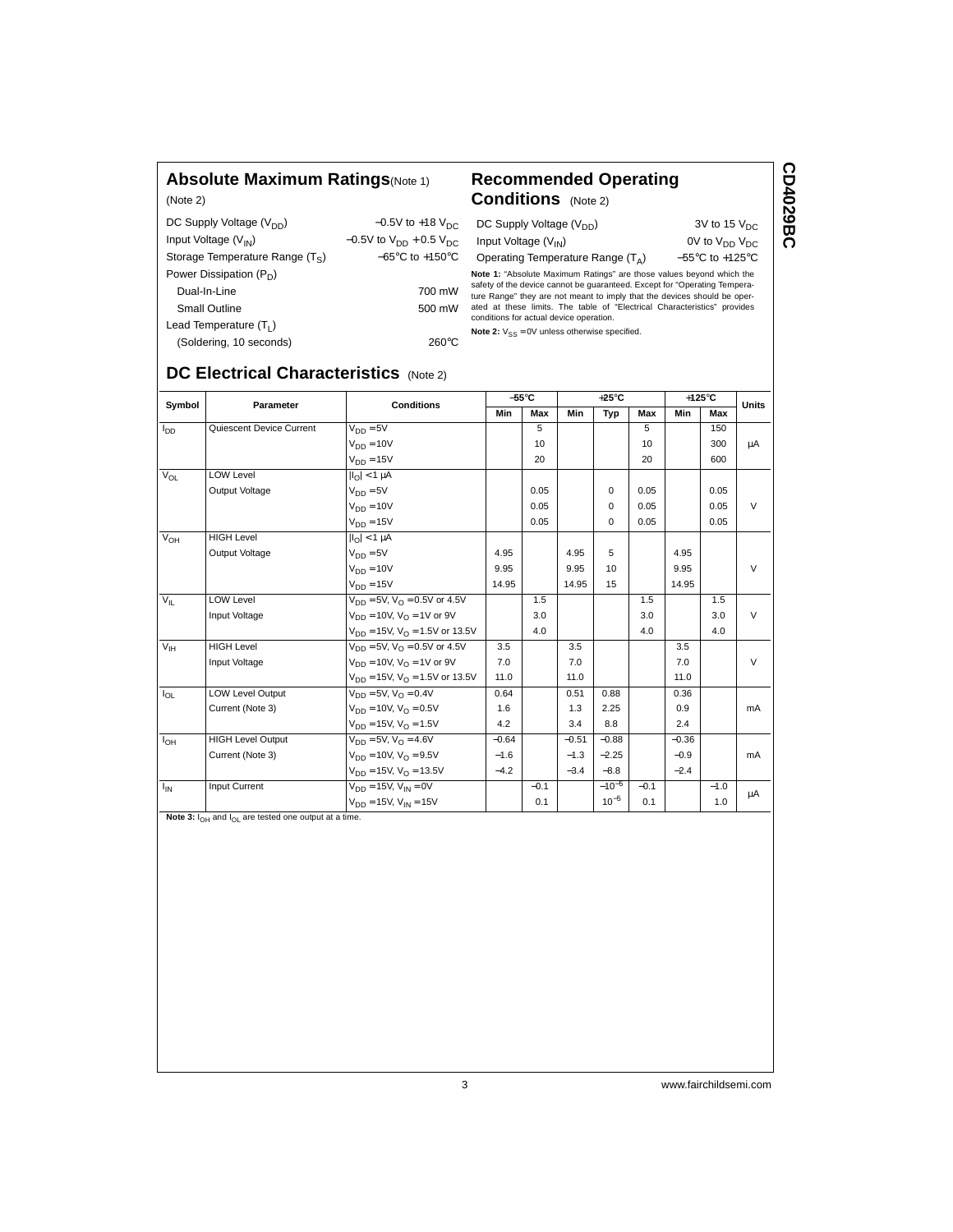| Symbol                               | $T_A = 25^{\circ}C$ , $C_L = 50$ pF, $R_L = 200k$ , Input $t_{rCL} = t_{fCL} = 20$ ns, unless otherwise specified<br>Parameter | <b>Conditions</b>    | Min | Typ | Max | Units |
|--------------------------------------|--------------------------------------------------------------------------------------------------------------------------------|----------------------|-----|-----|-----|-------|
| <b>CLOCKED OPERATION</b>             |                                                                                                                                |                      |     |     |     |       |
| t <sub>PHL</sub> or t <sub>PLH</sub> | Propagation Delay Time                                                                                                         | $V_{DD} = 5V$        |     | 200 | 400 |       |
|                                      | to Q Outputs                                                                                                                   | $V_{DD} = 10V$       |     | 85  | 170 | ns    |
|                                      |                                                                                                                                | $V_{DD} = 15V$       |     | 70  | 140 |       |
| t <sub>PHL</sub> or t <sub>PLH</sub> | Propagation Delay Time                                                                                                         | $V_{DD} = 5V$        |     | 320 | 640 |       |
|                                      | to Carry Output                                                                                                                | $V_{DD} = 10V$       |     | 135 | 270 | ns    |
|                                      |                                                                                                                                | $V_{DD} = 15V$       |     | 110 | 220 |       |
| t <sub>PHL</sub> or t <sub>PLH</sub> | Propagation Delay Time                                                                                                         | $C_{L} = 15 pF$      |     |     |     |       |
|                                      | to Carry Output                                                                                                                | $V_{DD} = 5V$        |     | 285 | 570 |       |
|                                      |                                                                                                                                | $V_{DD} = 10V$       |     | 120 | 240 | ns    |
|                                      |                                                                                                                                | $V_{DD} = 15V$       |     | 95  | 190 |       |
| $t_{THL}$ or $t_{TLH}$               | Transition Time/Q                                                                                                              | $V_{DD} = 5V$        |     | 100 | 200 |       |
|                                      | or Carry Output                                                                                                                | $V_{DD} = 10V$       |     | 50  | 100 | ns    |
|                                      |                                                                                                                                | $V_{DD} = 15V$       |     | 40  | 80  |       |
| t <sub>WH</sub> or t <sub>WL</sub>   | Minimum Clock                                                                                                                  | $V_{DD} = 5V$        |     | 160 | 320 |       |
|                                      | Pulse Width                                                                                                                    | $V_{DD} = 10V$       |     | 70  | 135 | ns    |
|                                      |                                                                                                                                | $V_{DD} = 15V$       |     | 55  | 110 |       |
| $t_{rCL}$ or $t_{fCL}$               | Maximum Clock Rise                                                                                                             | $V_{DD} = 5V$        | 15  |     |     |       |
|                                      | and Fall Time                                                                                                                  | $V_{DD} = 10V$       | 10  |     |     | μs    |
|                                      |                                                                                                                                | $V_{DD} = 15V$       | 5   |     |     |       |
| $t_{\scriptstyle\text{SU}}$          | Minimum Set-Up Time                                                                                                            | $V_{DD} = 5V$        |     | 180 | 360 |       |
|                                      |                                                                                                                                | $V_{DD} = 10V$       |     | 70  | 140 | ns    |
|                                      |                                                                                                                                | $V_{DD} = 15V$       |     | 55  | 110 |       |
| $f_{CL}$                             | Maximum Clock Frequency                                                                                                        | $V_{DD} = 5V$        | 1.5 | 3.1 |     |       |
|                                      |                                                                                                                                | $V_{DD} = 10V$       | 3.7 | 7.4 |     | MHz   |
|                                      |                                                                                                                                | $V_{DD} = 15V$       | 4.5 | 9   |     |       |
| $C_{\text{IN}}$                      | Average Input Capacitance                                                                                                      | Any Input            |     | 5   | 7.5 | pF    |
| $C_{PD}$                             | Power Dissipation Capacitance                                                                                                  | Per Package (Note 5) |     | 65  |     | рF    |
| PRESET ENABLE OPERATION              |                                                                                                                                |                      |     |     |     |       |
| t <sub>PHL</sub> or t <sub>PLH</sub> | Propagation Delay Time                                                                                                         | $V_{DD} = 5V$        |     | 285 | 570 |       |
|                                      | to Q output                                                                                                                    | $V_{DD} = 10V$       |     | 115 | 230 |       |
|                                      |                                                                                                                                | $V_{DD} = 15V$       |     | 95  | 195 |       |
| t <sub>PHL</sub> or t <sub>PLH</sub> | Propagation Delay Time                                                                                                         | $V_{DD} = 5V$        |     | 400 | 800 |       |
|                                      | to Carry Output                                                                                                                | $V_{DD} = 10V$       |     | 165 | 330 |       |
|                                      |                                                                                                                                | $V_{DD} = 15V$       |     | 135 | 260 |       |
| t <sub>WH</sub>                      | Minimum Preset Enable                                                                                                          | $V_{DD} = 5V$        |     | 80  | 160 |       |
|                                      | Pulse Width                                                                                                                    | $V_{DD} = 10V$       |     | 30  | 60  | ns    |
|                                      |                                                                                                                                | $V_{DD} = 15V$       |     | 25  | 50  |       |
| t <sub>REM</sub>                     | Minimum Preset Enable                                                                                                          | $V_{DD} = 5V$        |     | 150 | 300 |       |
|                                      | Removal Time                                                                                                                   | $V_{DD} = 10V$       |     | 60  | 120 |       |
|                                      |                                                                                                                                | $V_{DD} = 15V$       |     | 50  | 100 |       |
| <b>CARRY INPUT OPERATION</b>         |                                                                                                                                |                      |     |     |     |       |
| t <sub>PHL</sub> or t <sub>PLH</sub> | Propagation Delay Time                                                                                                         | $V_{DD} = 5V$        |     | 265 | 530 |       |
|                                      | to Carry Output                                                                                                                | $V_{DD} = 10V$       |     | 110 | 220 |       |
|                                      |                                                                                                                                | $V_{DD} = 15V$       |     | 90  | 180 |       |
| t <sub>PHL</sub> , t <sub>PLH</sub>  | Propagation Delay Time                                                                                                         | $C_{L} = 15 pF$      |     |     |     |       |
|                                      | to Carry Output                                                                                                                | $V_{DD} = 5V$        |     | 200 | 400 |       |
|                                      |                                                                                                                                | $V_{DD} = 10V$       |     | 85  | 170 | ns    |
|                                      |                                                                                                                                | $V_{DD} = 15V$       |     | 70  | 140 |       |

**Note 4:** \*AC Parameters are guaranteed by DC correlated testing.

**Note 5:** C<sub>PD</sub> determines the no load AC power consumption of any CMOS device. For complete explanation, see 74C Family Characteristics application<br>note, AN-90.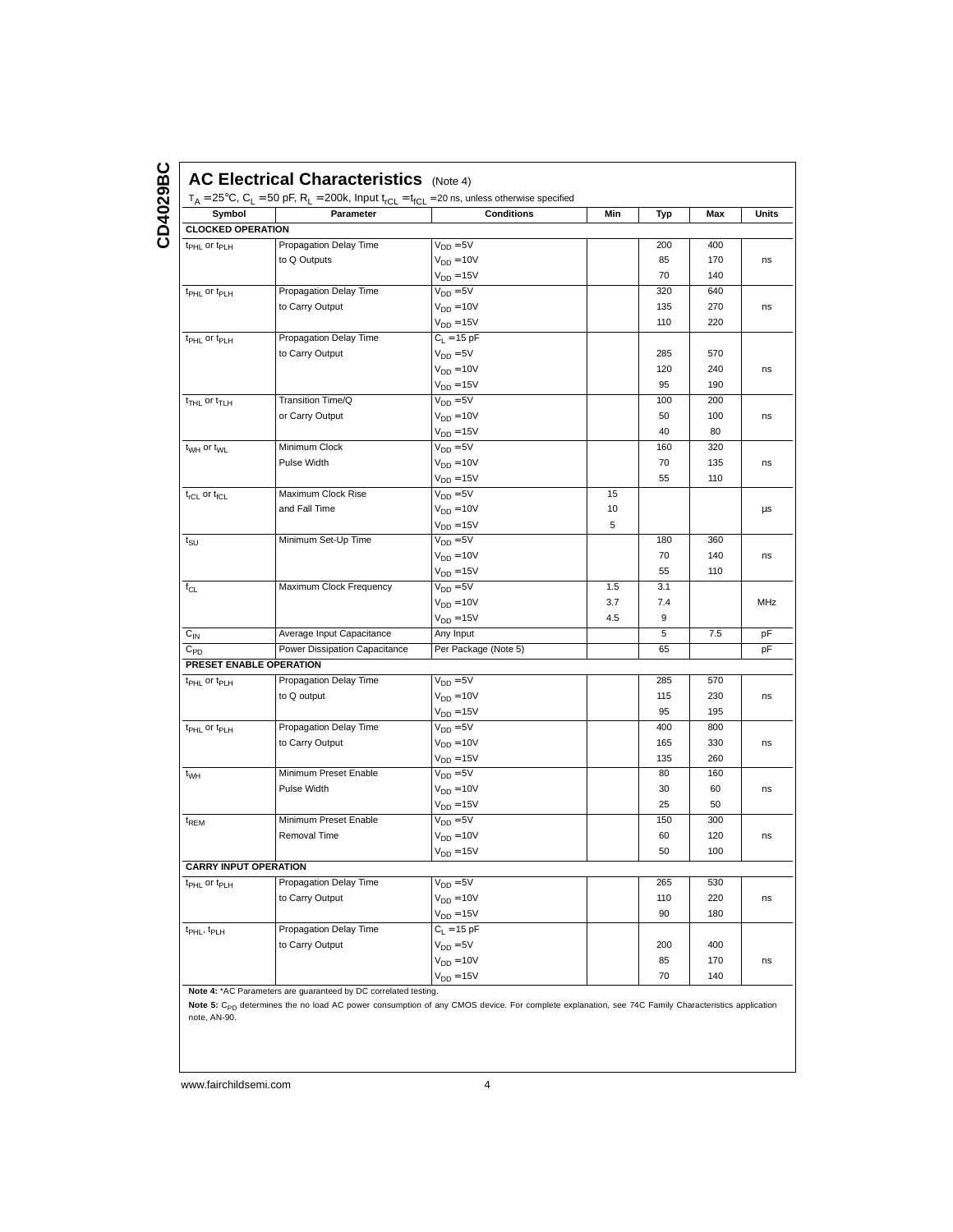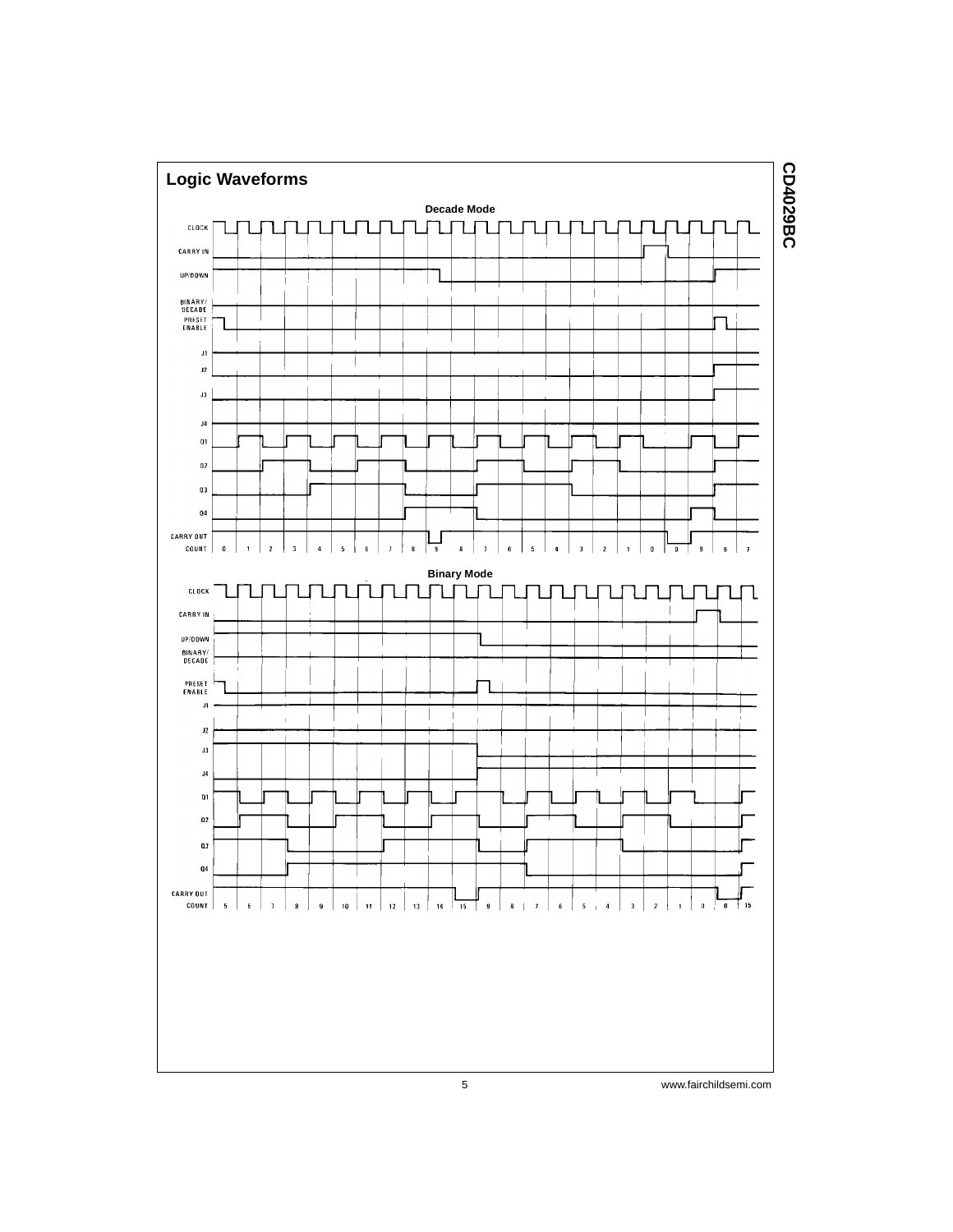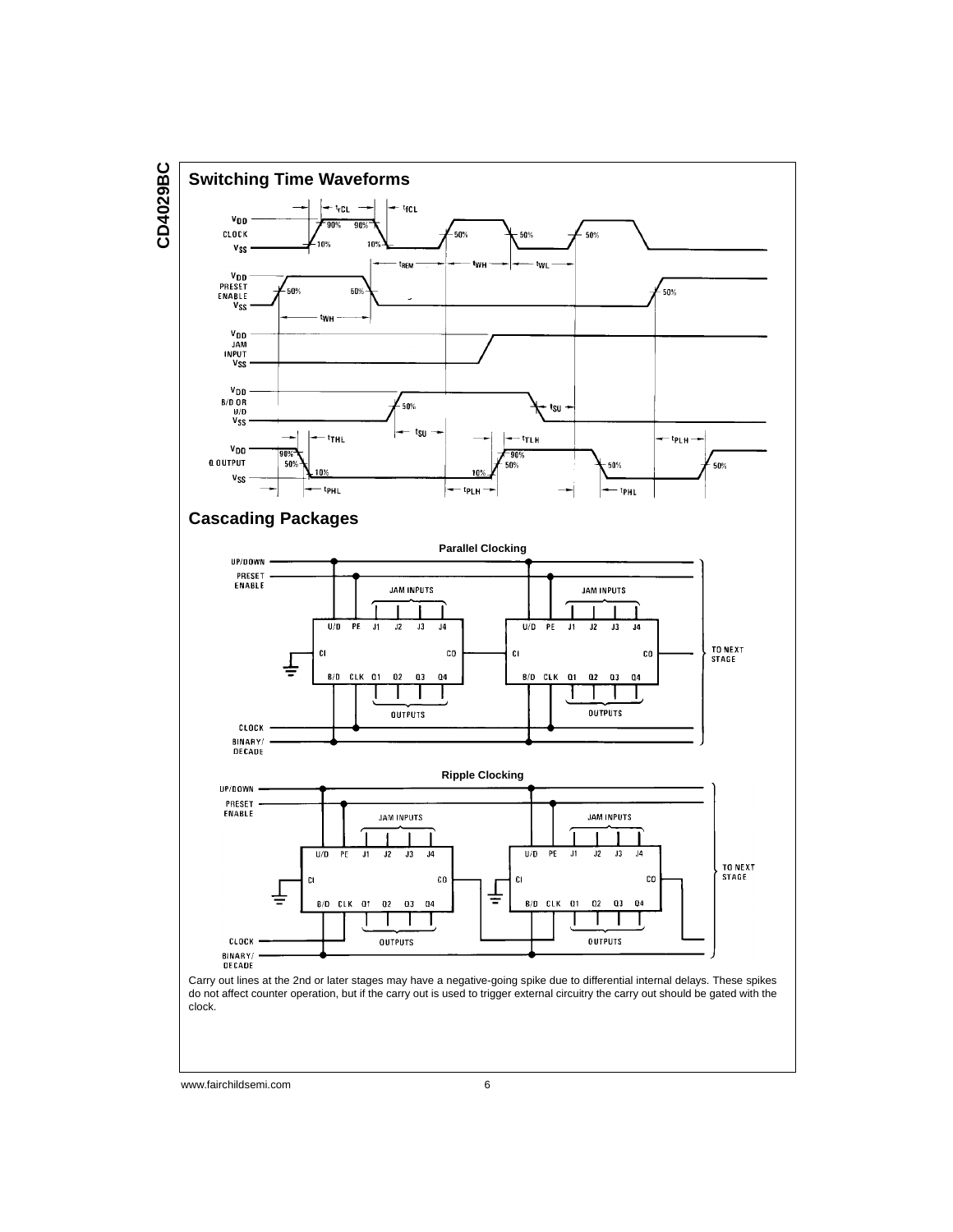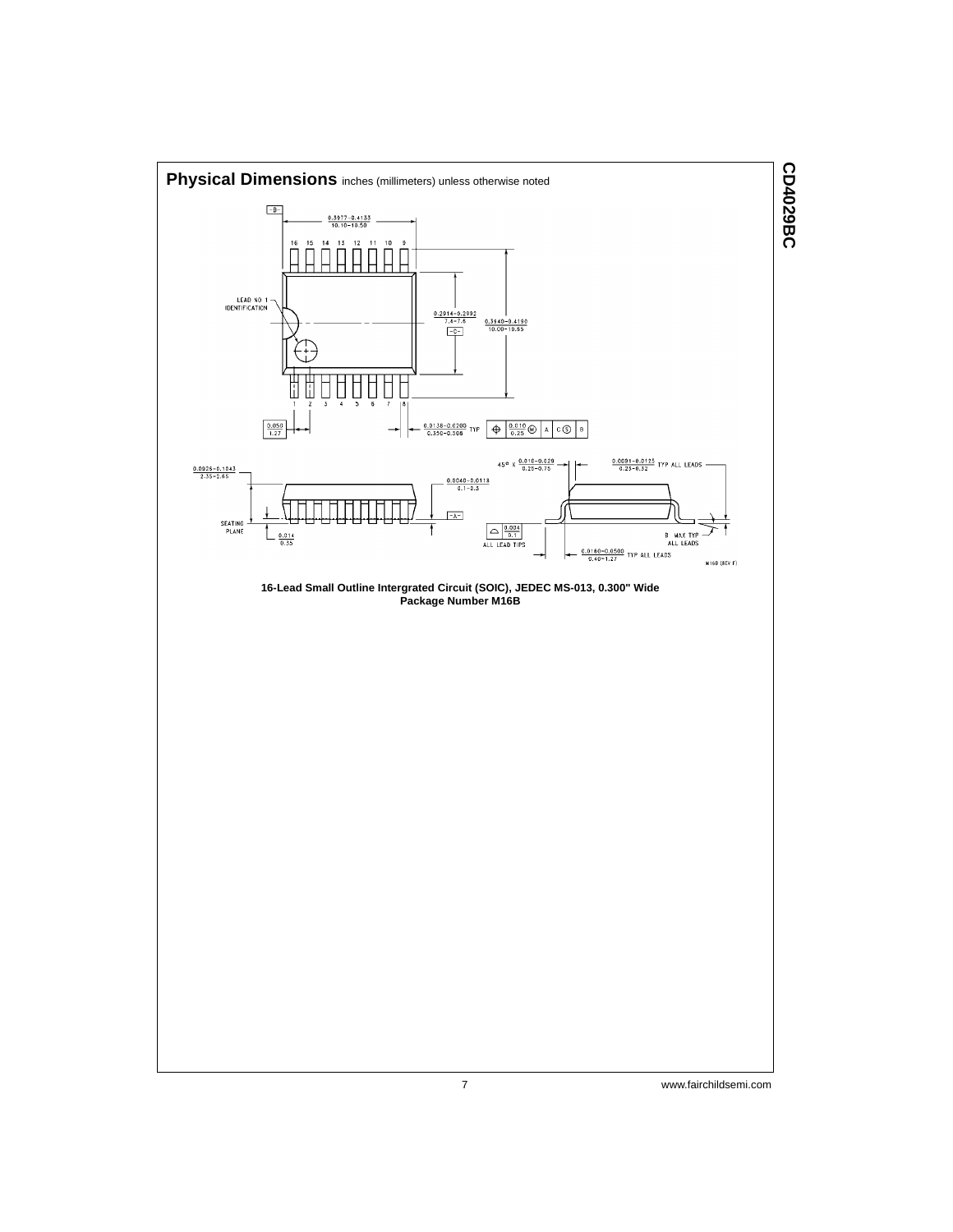